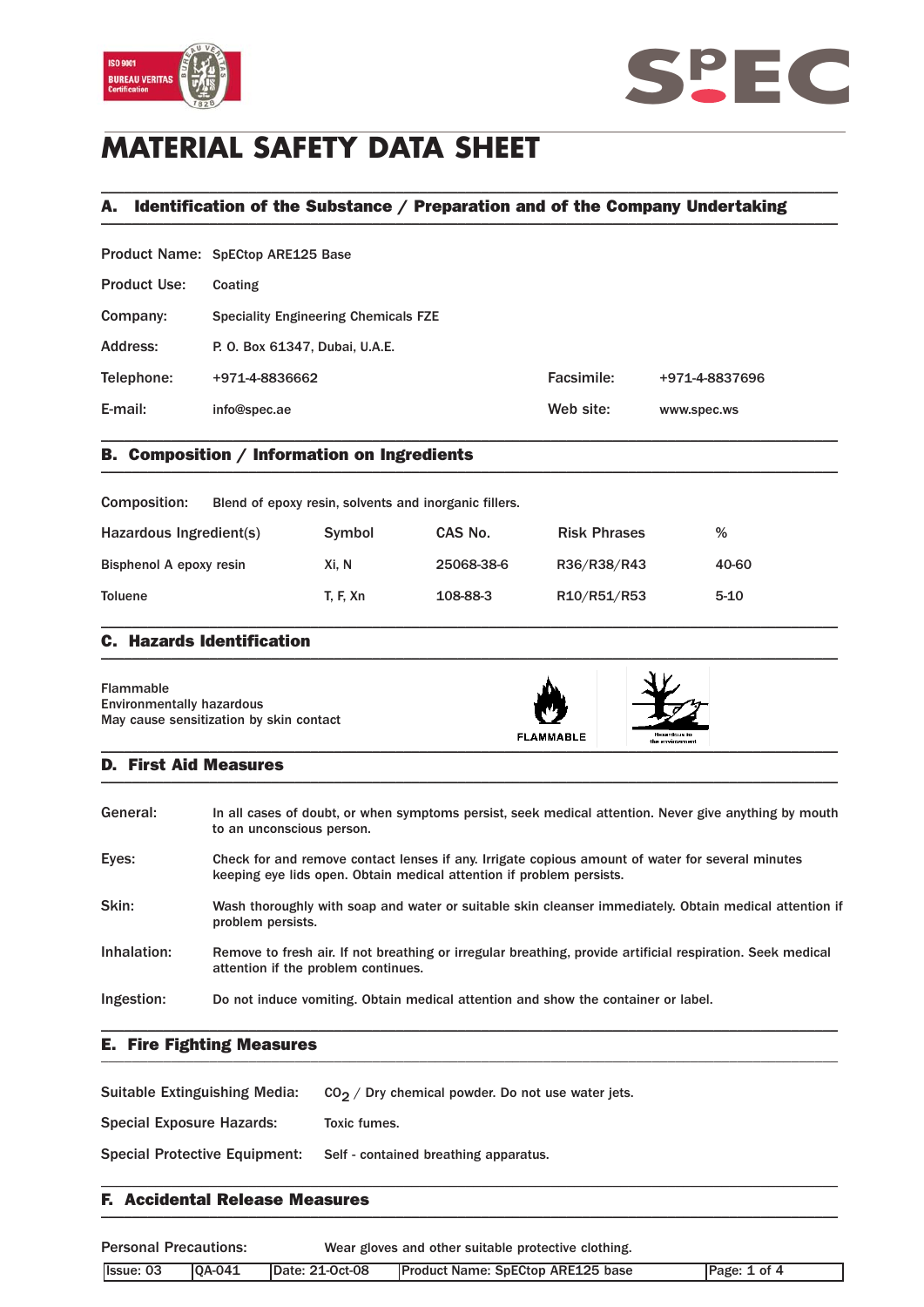| <b>Environmental Precautions:</b>  | Prevent entry into drains, sewers and water courses.                                                                                  |
|------------------------------------|---------------------------------------------------------------------------------------------------------------------------------------|
| <b>Decontamination Procedures:</b> | Soak-up with inert absorbent or contain and remove by best available means. Gather<br>into containers. Dispose of as hazardous waste. |

\_\_\_\_\_\_\_\_\_\_\_\_\_\_\_\_\_\_\_\_\_\_\_\_\_\_\_\_\_\_\_\_\_\_\_\_\_\_\_\_\_\_\_\_\_\_\_\_\_\_\_\_\_\_\_\_\_\_\_\_\_\_\_\_\_\_\_\_\_\_\_\_\_\_\_\_\_\_\_\_\_\_\_\_\_\_\_\_\_\_\_\_\_\_\_

| <b>G. Handling and Storage</b>    |                                                                                                                             |
|-----------------------------------|-----------------------------------------------------------------------------------------------------------------------------|
| Handling:                         | Avoid skin and eye contact. Do not eat, drink or smoke whilst using this product.<br>Ensure adequate ventilation.           |
| Storage:                          | Keep containers dry, cool and tightly closed.                                                                               |
| <b>Decontamination Procedure:</b> | Soak-up with inert absorbent or contain and remove by best available means. Gather<br>into containers. Dispose of as waste. |

\_\_\_\_\_\_\_\_\_\_\_\_\_\_\_\_\_\_\_\_\_\_\_\_\_\_\_\_\_\_\_\_\_\_\_\_\_\_\_\_\_\_\_\_\_\_\_\_\_\_\_\_\_\_\_\_\_\_\_\_\_\_\_\_\_\_\_\_\_\_\_\_\_\_\_\_\_\_\_\_\_\_\_\_\_\_\_\_\_\_\_\_\_\_\_

## H. Exposure Controls / Personal Protection \_\_\_\_\_\_\_\_\_\_\_\_\_\_\_\_\_\_\_\_\_\_\_\_\_\_\_\_\_\_\_\_\_\_\_\_\_\_\_\_\_\_\_\_\_\_\_\_\_\_\_\_\_\_\_\_\_\_\_\_\_\_\_\_\_\_\_\_\_\_\_\_\_\_\_\_\_\_\_\_\_\_\_\_\_\_\_\_\_\_\_\_\_\_\_

| <b>Occupational Exposure Limits:</b> | None assigned                                                                                  |
|--------------------------------------|------------------------------------------------------------------------------------------------|
| Toluene:                             | <b>OSHA Permissible Exposure Limit</b> -<br>220ppm (TWA)<br>Not classified as human carcinogen |
|                                      | Engineering Control Measures: Use with adequate general and local exhaust ventilation          |
|                                      | Personal Protective Equipment: Impervious gloves, safety goggles, plastic apron.               |

## I. Physical and Chemical Properties \_\_\_\_\_\_\_\_\_\_\_\_\_\_\_\_\_\_\_\_\_\_\_\_\_\_\_\_\_\_\_\_\_\_\_\_\_\_\_\_\_\_\_\_\_\_\_\_\_\_\_\_\_\_\_\_\_\_\_\_\_\_\_\_\_\_\_\_\_\_\_\_\_\_\_\_\_\_\_\_\_\_\_\_\_\_\_\_\_\_\_\_\_\_\_

| State:                   | Liquid    |
|--------------------------|-----------|
| Colour:                  | Clear     |
| Odour:                   | Solvent   |
| Flash Point (°C):        | >60       |
| <b>Specific Gravity:</b> | 1.40      |
| Viscosity:               | 8         |
| Solubility:              | Insoluble |

\_\_\_\_\_\_\_\_\_\_\_\_\_\_\_\_\_\_\_\_\_\_\_\_\_\_\_\_\_\_\_\_\_\_\_\_\_\_\_\_\_\_\_\_\_\_\_\_\_\_\_\_\_\_\_\_\_\_\_\_\_\_\_\_\_\_\_\_\_\_\_\_\_\_\_\_\_\_\_\_\_\_\_\_\_\_\_\_\_\_\_\_\_\_\_

## J. Stability and Reactivity \_\_\_\_\_\_\_\_\_\_\_\_\_\_\_\_\_\_\_\_\_\_\_\_\_\_\_\_\_\_\_\_\_\_\_\_\_\_\_\_\_\_\_\_\_\_\_\_\_\_\_\_\_\_\_\_\_\_\_\_\_\_\_\_\_\_\_\_\_\_\_\_\_\_\_\_\_\_\_\_\_\_\_\_\_\_\_\_\_\_\_\_\_\_\_

| Stability:                               | Stable under recommended conditions.         |
|------------------------------------------|----------------------------------------------|
| Conditions to avoid:                     | Not known.                                   |
| Materials to avoid:                      | Strong acids, alkalies and oxidising agents. |
| <b>Hazardous Decomposition products:</b> | Carbon monoxide, Irritant fumes.             |
|                                          |                                              |

\_\_\_\_\_\_\_\_\_\_\_\_\_\_\_\_\_\_\_\_\_\_\_\_\_\_\_\_\_\_\_\_\_\_\_\_\_\_\_\_\_\_\_\_\_\_\_\_\_\_\_\_\_\_\_\_\_\_\_\_\_\_\_\_\_\_\_\_\_\_\_\_\_\_\_\_\_\_\_\_\_\_\_\_\_\_\_\_\_\_\_\_\_\_\_

### K. Toxicological Information \_\_\_\_\_\_\_\_\_\_\_\_\_\_\_\_\_\_\_\_\_\_\_\_\_\_\_\_\_\_\_\_\_\_\_\_\_\_\_\_\_\_\_\_\_\_\_\_\_\_\_\_\_\_\_\_\_\_\_\_\_\_\_\_\_\_\_\_\_\_\_\_\_\_\_\_\_\_\_\_\_\_\_\_\_\_\_\_\_\_\_\_\_\_\_

There are no date available on the preparation itself. This has been assessed following the conventional method of the Preparations Directive 1999/45/EC and classified for toxicological hazards accordingly.

Based on the properties of the epoxy constituent(s) and considering toxicological data on similar preparations, this product may be a skin sensitiser and irritant. May produce allergic reactions. Harmful by inhalation. Vapours may cause headaches, dizziness and central nervous systems depression.

| llssue: 03 | <b>IOA-041</b> | <b>IDate: 21-Oct-08</b> | <b>Product Name: SpECtop ARE125 base</b> | Page: 2 of 4 |
|------------|----------------|-------------------------|------------------------------------------|--------------|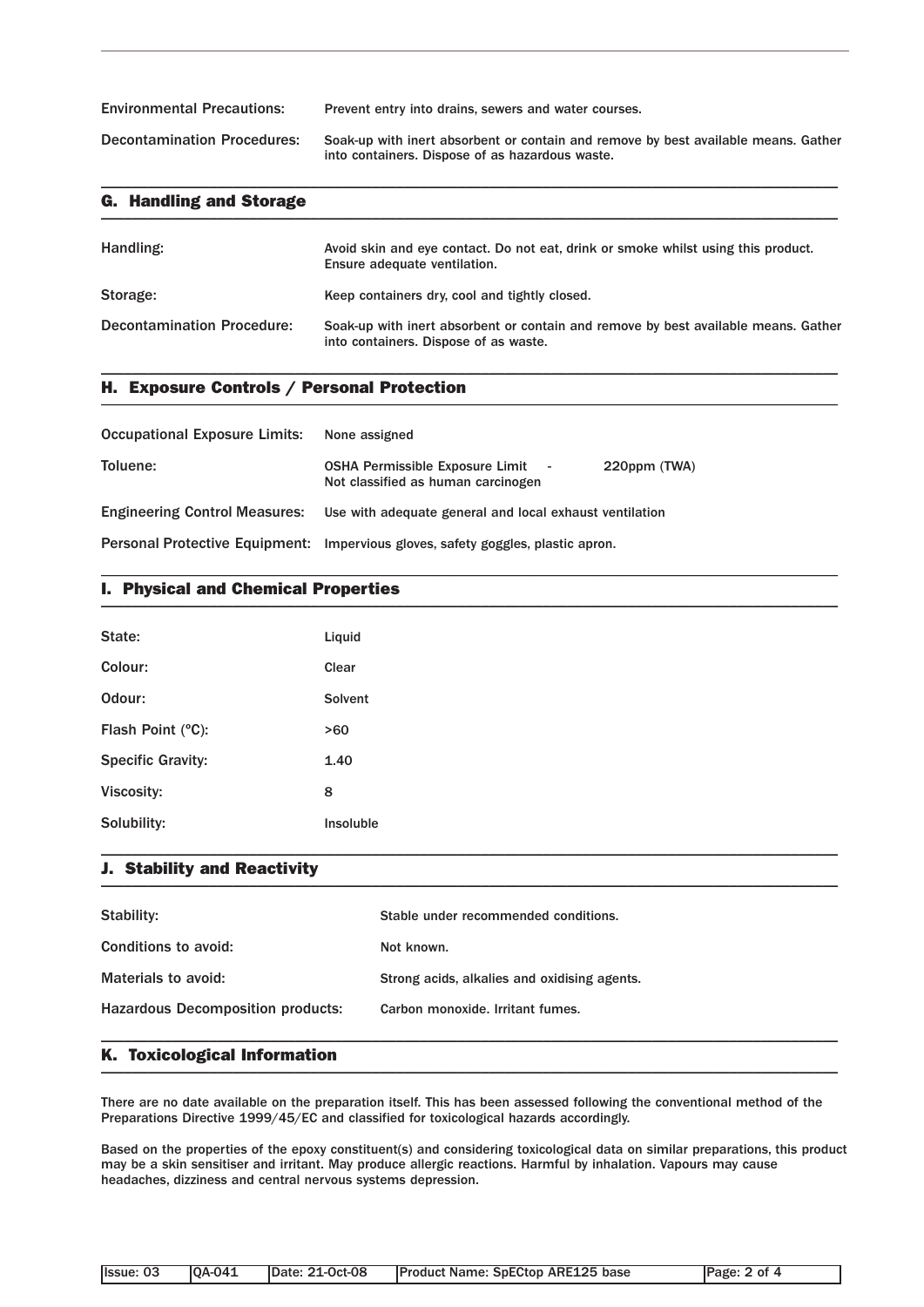### L. Ecological Information \_\_\_\_\_\_\_\_\_\_\_\_\_\_\_\_\_\_\_\_\_\_\_\_\_\_\_\_\_\_\_\_\_\_\_\_\_\_\_\_\_\_\_\_\_\_\_\_\_\_\_\_\_\_\_\_\_\_\_\_\_\_\_\_\_\_\_\_\_\_\_\_\_\_\_\_\_\_\_\_\_\_\_\_\_\_\_\_\_\_\_\_\_\_\_

Environmental Assessment: Contains volatile organic compounds.

When used and disposed as intended, no adverse environmental effects are foreseen. Expected to be not readily biodegradable. Bio-accumulative potential and ecotoxicity are not determined.

\_\_\_\_\_\_\_\_\_\_\_\_\_\_\_\_\_\_\_\_\_\_\_\_\_\_\_\_\_\_\_\_\_\_\_\_\_\_\_\_\_\_\_\_\_\_\_\_\_\_\_\_\_\_\_\_\_\_\_\_\_\_\_\_\_\_\_\_\_\_\_\_\_\_\_\_\_\_\_\_\_\_\_\_\_\_\_\_\_\_\_\_\_\_\_

\_\_\_\_\_\_\_\_\_\_\_\_\_\_\_\_\_\_\_\_\_\_\_\_\_\_\_\_\_\_\_\_\_\_\_\_\_\_\_\_\_\_\_\_\_\_\_\_\_\_\_\_\_\_\_\_\_\_\_\_\_\_\_\_\_\_\_\_\_\_\_\_\_\_\_\_\_\_\_\_\_\_\_\_\_\_\_\_\_\_\_\_\_\_\_

\_\_\_\_\_\_\_\_\_\_\_\_\_\_\_\_\_\_\_\_\_\_\_\_\_\_\_\_\_\_\_\_\_\_\_\_\_\_\_\_\_\_\_\_\_\_\_\_\_\_\_\_\_\_\_\_\_\_\_\_\_\_\_\_\_\_\_\_\_\_\_\_\_\_\_\_\_\_\_\_\_\_\_\_\_\_\_\_\_\_\_\_\_\_\_

## M. Disposal Considerations \_\_\_\_\_\_\_\_\_\_\_\_\_\_\_\_\_\_\_\_\_\_\_\_\_\_\_\_\_\_\_\_\_\_\_\_\_\_\_\_\_\_\_\_\_\_\_\_\_\_\_\_\_\_\_\_\_\_\_\_\_\_\_\_\_\_\_\_\_\_\_\_\_\_\_\_\_\_\_\_\_\_\_\_\_\_\_\_\_\_\_\_\_\_\_

Disposal must be in accordance with local and national legislation.

Do not allow to enter drains or watercourses. Material and container must be disposed as hazardous waste.

#### N. Transport Information \_\_\_\_\_\_\_\_\_\_\_\_\_\_\_\_\_\_\_\_\_\_\_\_\_\_\_\_\_\_\_\_\_\_\_\_\_\_\_\_\_\_\_\_\_\_\_\_\_\_\_\_\_\_\_\_\_\_\_\_\_\_\_\_\_\_\_\_\_\_\_\_\_\_\_\_\_\_\_\_\_\_\_\_\_\_\_\_\_\_\_\_\_\_\_

| Proper shipping name:         | Resin solution, flammable |                          |     |
|-------------------------------|---------------------------|--------------------------|-----|
| <b>UN Number:</b>             | 1866                      |                          |     |
| Class:                        | 3                         |                          |     |
| Subsidiary risk:              |                           |                          |     |
| <b>Packing Group:</b>         | Ш                         |                          |     |
| Label(s):                     | <b>FLAMMABLE LIQUID</b>   | <b>MARINE POLLUTANT</b>  |     |
| <b>Additional Information</b> |                           |                          |     |
| <b>ADR-HIN:</b>               | 30                        |                          |     |
| <b>IMDG-EMS:</b>              | F-E, S-E                  | <b>Marine Pollutant:</b> | Yes |
| IMO:                          |                           |                          |     |

## O. Regulatory Information \_\_\_\_\_\_\_\_\_\_\_\_\_\_\_\_\_\_\_\_\_\_\_\_\_\_\_\_\_\_\_\_\_\_\_\_\_\_\_\_\_\_\_\_\_\_\_\_\_\_\_\_\_\_\_\_\_\_\_\_\_\_\_\_\_\_\_\_\_\_\_\_\_\_\_\_\_\_\_\_\_\_\_\_\_\_\_\_\_\_\_\_\_\_\_

| EU Regulations:               | The product is labeled as follows, in accordance with local regulations.                                                                                                                                                                                                                             |
|-------------------------------|------------------------------------------------------------------------------------------------------------------------------------------------------------------------------------------------------------------------------------------------------------------------------------------------------|
| Hazard Symbol(s):             | Xn, F                                                                                                                                                                                                                                                                                                |
| <b>Contains:</b>              | Bisphenol A epoxy resin                                                                                                                                                                                                                                                                              |
| <b>Risk Phrases:</b>          | R <sub>10</sub> - Flammable<br>R20 - Harmful by inhalation<br>R21 - Harmful incontact with skin<br>R51 - Toxic to aquatic organisms                                                                                                                                                                  |
| Safety Phrases:               | S28 - After contact with skin, wash immediately with plenty of water<br>S36 - Wear suitable protective clothing<br>S38 - In case of insufficient ventilation, wear suitable respiratory equipment                                                                                                    |
| <b>EC Directives:</b>         | Dangerous Substance Directive, 67/548/EEC and adaptations.<br>Dangerous Preparations Directive, 88/379/EEC.<br>Safety Data Sheets Directive, 91/155/EEC.                                                                                                                                             |
| <b>Statutory Instruments:</b> | Chemicals (Hazard Information and Packaging) Regs. 1993 (SI 1746).<br>Control of Substances Hazardous to Health Regs. 1988 (SI 1657).<br>Health and Safety at Work, etc. Act 1974.<br>Environmental Protection Act 1990.<br>Highly Flammable Liquids & Liquefied Petroleum Gases Regs. 1972 (SI 917) |

\_\_\_\_\_\_\_\_\_\_\_\_\_\_\_\_\_\_\_\_\_\_\_\_\_\_\_\_\_\_\_\_\_\_\_\_\_\_\_\_\_\_\_\_\_\_\_\_\_\_\_\_\_\_\_\_\_\_\_\_\_\_\_\_\_\_\_\_\_\_\_\_\_\_\_\_\_\_\_\_\_\_\_\_\_\_\_\_\_\_\_\_\_\_\_

| <b>IOA-041</b><br>Date: 21-Oct-08<br>Ilssue: 03 | <b>Product Name: SpECtop ARE125 base</b> | Page: 3 of 4 |
|-------------------------------------------------|------------------------------------------|--------------|
|-------------------------------------------------|------------------------------------------|--------------|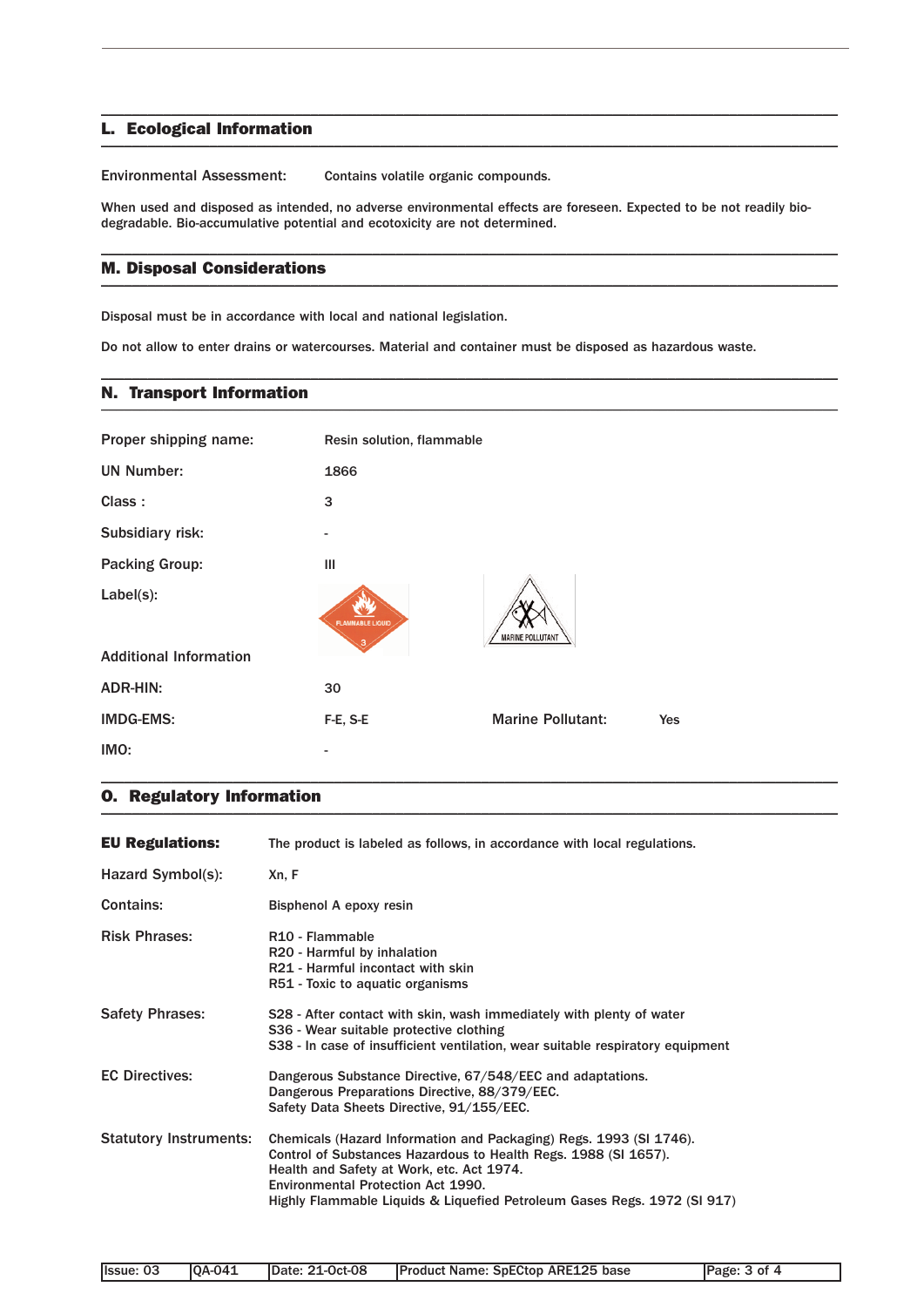| <b>Codes of Practice:</b> | Waste Management. The Duty of Care.<br>Operational Provisions of the Road Traffic (Carriage of Dangerous Substances in packages,<br>etc.) Regs 1986 (COP17)                 |
|---------------------------|-----------------------------------------------------------------------------------------------------------------------------------------------------------------------------|
| <b>Guidance Notes:</b>    | Occupational skin diseases: health and safety precautions (EH26).<br>Storage of packaged dangerous substances [HS(G) 71.<br>The storage of highly flammable liquids (CS 2). |

\_\_\_\_\_\_\_\_\_\_\_\_\_\_\_\_\_\_\_\_\_\_\_\_\_\_\_\_\_\_\_\_\_\_\_\_\_\_\_\_\_\_\_\_\_\_\_\_\_\_\_\_\_\_\_\_\_\_\_\_\_\_\_\_\_\_\_\_\_\_\_\_\_\_\_\_\_\_\_\_\_\_\_\_\_\_\_\_\_\_\_\_\_\_

The above publications are available from HMSO.

### P. Other Information  $\blacksquare$

| Issue no.:  | 3                                |
|-------------|----------------------------------|
| Issue date: | 21-0ct-08                        |
| Issued by:  | <b>SpEC Technical Department</b> |

No liability accepted for any injury, loss, damage or cost arising directly or indirectly from the use of any information contained within this MSDS since the customers treatment of the product is necessarily out of our control.

The data given above is based upon current knowledge and experience. This safety sheet is intended to describe our products in terms of their safety requirements. It does not guarantee the properties of the products described.

| <b>OA-041</b><br><b>Product Name: SpECtop ARE125 base</b><br>Ilssue: 03<br><b>IDate: 21-Oct-08</b> | Page: 4 of 4 |
|----------------------------------------------------------------------------------------------------|--------------|
|----------------------------------------------------------------------------------------------------|--------------|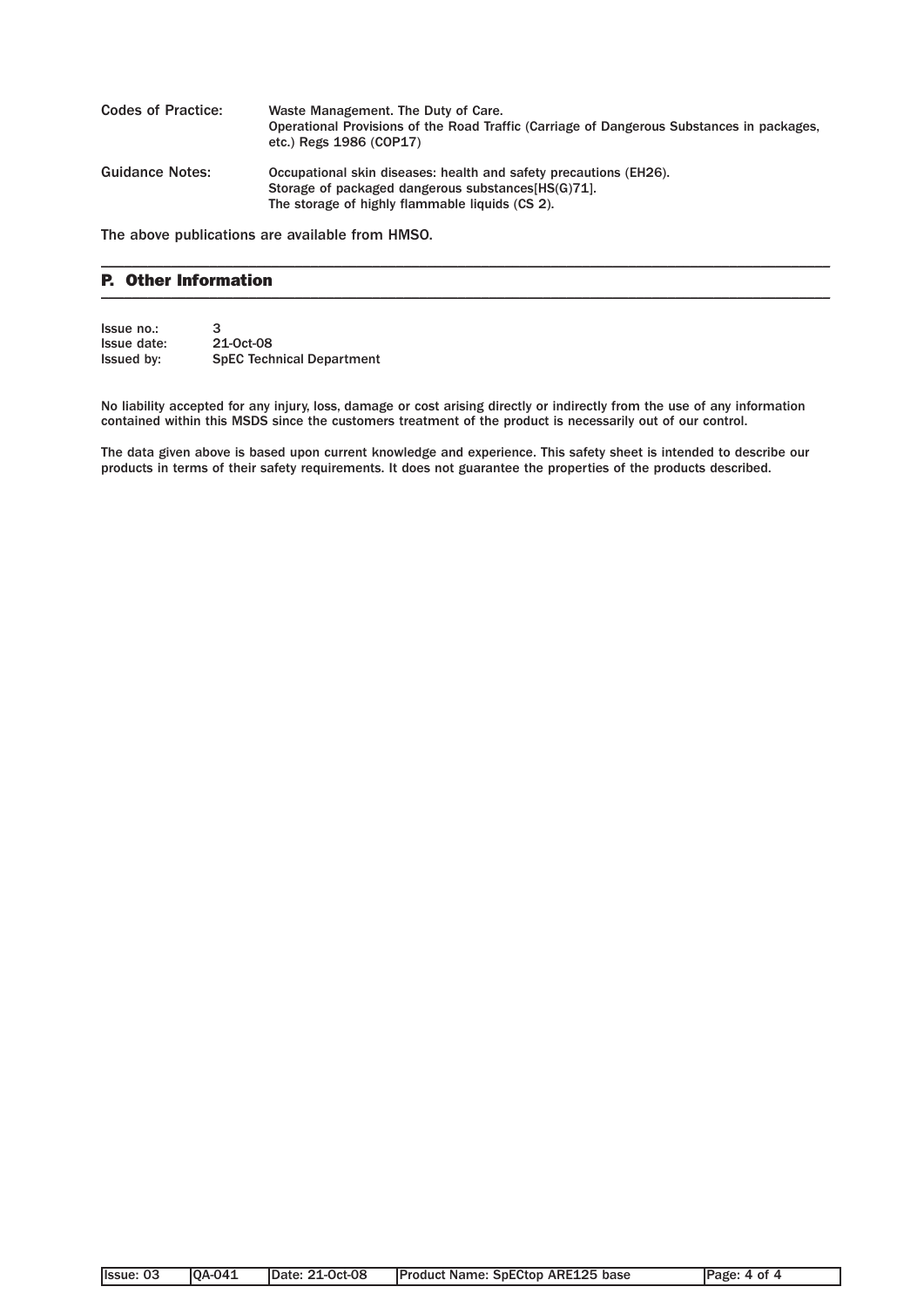



# **MATERIAL SAFETY DATA SHEET**

## A. Identification of the Substance / Preparation and of the Company Undertaking \_\_\_\_\_\_\_\_\_\_\_\_\_\_\_\_\_\_\_\_\_\_\_\_\_\_\_\_\_\_\_\_\_\_\_\_\_\_\_\_\_\_\_\_\_\_\_\_\_\_\_\_\_\_\_\_\_\_\_\_\_\_\_\_\_\_\_\_\_\_\_\_\_\_\_\_\_\_\_\_\_\_\_\_\_\_\_\_\_\_\_\_\_\_\_

\_\_\_\_\_\_\_\_\_\_\_\_\_\_\_\_\_\_\_\_\_\_\_\_\_\_\_\_\_\_\_\_\_\_\_\_\_\_\_\_\_\_\_\_\_\_\_\_\_\_\_\_\_\_\_\_\_\_\_\_\_\_\_\_\_\_\_\_\_\_\_\_\_\_\_\_\_\_\_\_\_\_\_\_\_\_\_\_\_\_\_\_\_\_\_

| E-mail:             | info@spec.ae                                | Web site:  | www.spec.ws    |  |  |
|---------------------|---------------------------------------------|------------|----------------|--|--|
| Telephone:          | +971-4-8836662                              | Facsimile: | +971-4-8837696 |  |  |
| Address:            | P. O. Box 61347, Dubai, U.A.E.              |            |                |  |  |
| Company:            | <b>Speciality Engineering Chemicals FZE</b> |            |                |  |  |
| <b>Product Use:</b> | Coatings                                    |            |                |  |  |
|                     | Product Name: SpECtop ARE125 Hardener       |            |                |  |  |

## B. Composition / Information on Ingredients \_\_\_\_\_\_\_\_\_\_\_\_\_\_\_\_\_\_\_\_\_\_\_\_\_\_\_\_\_\_\_\_\_\_\_\_\_\_\_\_\_\_\_\_\_\_\_\_\_\_\_\_\_\_\_\_\_\_\_\_\_\_\_\_\_\_\_\_\_\_\_\_\_\_\_\_\_\_\_\_\_\_\_\_\_\_\_\_\_\_\_\_\_\_\_

| Composition:            | Epoxy hardener and solvents. |           |                     |          |
|-------------------------|------------------------------|-----------|---------------------|----------|
| Hazardous Ingredient(s) | Symbol                       | CAS No.   | <b>Risk Phrases</b> | %        |
| Isophorone diamine      | C. Xn                        | 2855-13-2 | R34/R36/R43         | $20$     |
| <b>Toluene</b>          | <b>T. F. Xn</b>              | 108-88-3  | R10/R51/R53         | $5 - 10$ |

### C. Hazards Identification  $\blacksquare$

| Flammable, Corrosive.<br>May cause burns<br>Toxic to aquatic organisms | <b>FLAMMABLE</b> | N 7<br><b>CORROSIVE</b> |  |
|------------------------------------------------------------------------|------------------|-------------------------|--|
|------------------------------------------------------------------------|------------------|-------------------------|--|

### D. First Aid Measures  $\blacksquare$

| General:    | In all cases of doubt, or when symptoms persist, seek medical attention. Never give anything by mouth<br>to an unconscious person.                                       |
|-------------|--------------------------------------------------------------------------------------------------------------------------------------------------------------------------|
| Eyes:       | Check for and remove contact lenses if any. Irrigate copious amount of water for several minutes<br>keeping eye lids open. Obtain medical attention if problem persists. |
| Skin:       | Wash thoroughly with soap and water or suitable skin cleanser immediately. Obtain medical attention if<br>problem persists.                                              |
| Inhalation: | Remove to fresh air. If not breathing or irregular breathing, provide artificial respiration. Seek medical<br>attention if the problem continues.                        |
| Ingestion:  | Do not induce vomiting. Obtain medical attention and show the container or label.                                                                                        |

### E. Fire Fighting Measures \_\_\_\_\_\_\_\_\_\_\_\_\_\_\_\_\_\_\_\_\_\_\_\_\_\_\_\_\_\_\_\_\_\_\_\_\_\_\_\_\_\_\_\_\_\_\_\_\_\_\_\_\_\_\_\_\_\_\_\_\_\_\_\_\_\_\_\_\_\_\_\_\_\_\_\_\_\_\_\_\_\_\_\_\_\_\_\_\_\_\_\_\_\_\_

| Suitable Extinguishing Media:        | $CO2$ / Dry chemical powder. Do not use water jets. |
|--------------------------------------|-----------------------------------------------------|
| <b>Special Exposure Hazards:</b>     | Toxic fumes.                                        |
| <b>Special Protective Equipment:</b> | Self - contained breathing apparatus.               |

### F. Accidental Release Measures  $\blacksquare$

| <b>Personal Precautions:</b> |                |                 | Wear gloves and other suitable protective clothing. |                  |
|------------------------------|----------------|-----------------|-----------------------------------------------------|------------------|
| Ilssue: 03                   | <b>IOA-041</b> | Date: 21-Oct-08 | <b>Product Name: SpECtop ARE125 hardener</b>        | Page: $1$ of $4$ |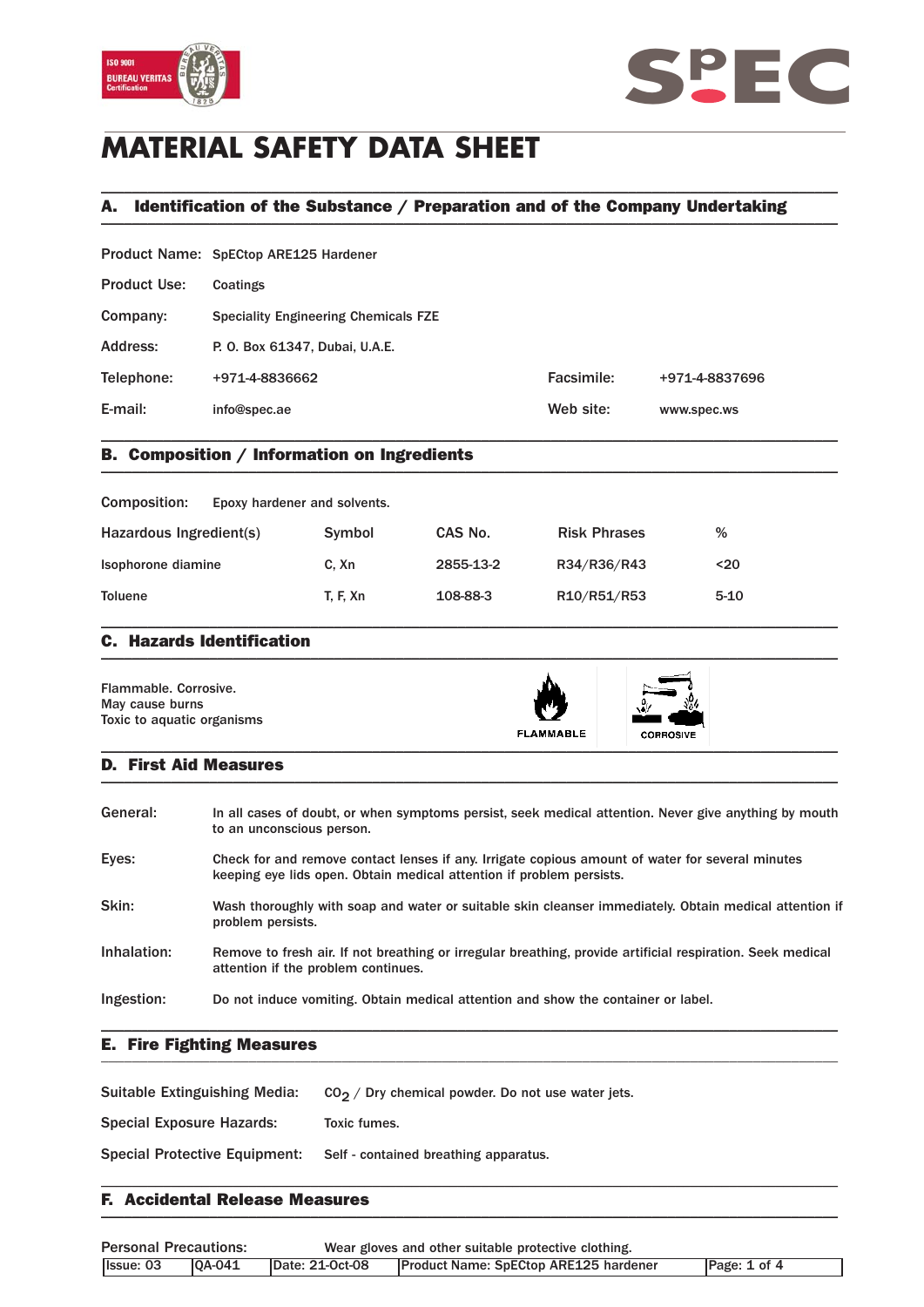| <b>Environmental Precautions:</b>  | Prevent entry into drains, sewers and water courses.                                                                                  |
|------------------------------------|---------------------------------------------------------------------------------------------------------------------------------------|
| <b>Decontamination Procedures:</b> | Soak-up with inert absorbent or contain and remove by best available means. Gather<br>into containers. Dispose of as hazardous waste. |

\_\_\_\_\_\_\_\_\_\_\_\_\_\_\_\_\_\_\_\_\_\_\_\_\_\_\_\_\_\_\_\_\_\_\_\_\_\_\_\_\_\_\_\_\_\_\_\_\_\_\_\_\_\_\_\_\_\_\_\_\_\_\_\_\_\_\_\_\_\_\_\_\_\_\_\_\_\_\_\_\_\_\_\_\_\_\_\_\_\_\_\_\_\_\_

| <b>G. Handling and Storage</b>    |                                                                                                                             |
|-----------------------------------|-----------------------------------------------------------------------------------------------------------------------------|
| Handling:                         | Avoid skin and eye contact. Do not eat, drink or smoke whilst using this product.<br>Ensure adequate ventilation.           |
| Storage:                          | Keep containers dry, cool and tightly closed.                                                                               |
| <b>Decontamination Procedure:</b> | Soak-up with inert absorbent or contain and remove by best available means. Gather<br>into containers. Dispose of as waste. |

\_\_\_\_\_\_\_\_\_\_\_\_\_\_\_\_\_\_\_\_\_\_\_\_\_\_\_\_\_\_\_\_\_\_\_\_\_\_\_\_\_\_\_\_\_\_\_\_\_\_\_\_\_\_\_\_\_\_\_\_\_\_\_\_\_\_\_\_\_\_\_\_\_\_\_\_\_\_\_\_\_\_\_\_\_\_\_\_\_\_\_\_\_\_\_

## H. Exposure Controls / Personal Protection \_\_\_\_\_\_\_\_\_\_\_\_\_\_\_\_\_\_\_\_\_\_\_\_\_\_\_\_\_\_\_\_\_\_\_\_\_\_\_\_\_\_\_\_\_\_\_\_\_\_\_\_\_\_\_\_\_\_\_\_\_\_\_\_\_\_\_\_\_\_\_\_\_\_\_\_\_\_\_\_\_\_\_\_\_\_\_\_\_\_\_\_\_\_\_

| Occupational Exposure Limits: None assigned |                                                                                                |
|---------------------------------------------|------------------------------------------------------------------------------------------------|
| Toluene:                                    | <b>OSHA Permissible Exposure Limit</b> -<br>220ppm (TWA)<br>Not classified as human carcinogen |
|                                             | Engineering Control Measures: Use with adequate general and local exhaust ventilation          |
|                                             | Personal Protective Equipment: Impervious gloves, safety goggles, plastic apron.               |

## I. Physical and Chemical Properties \_\_\_\_\_\_\_\_\_\_\_\_\_\_\_\_\_\_\_\_\_\_\_\_\_\_\_\_\_\_\_\_\_\_\_\_\_\_\_\_\_\_\_\_\_\_\_\_\_\_\_\_\_\_\_\_\_\_\_\_\_\_\_\_\_\_\_\_\_\_\_\_\_\_\_\_\_\_\_\_\_\_\_\_\_\_\_\_\_\_\_\_\_\_\_

| State:                   | Liquid          |
|--------------------------|-----------------|
| Colour:                  | Clear           |
| Odour:                   | Solvent         |
| Flash Point (°C):        | >60             |
| <b>Specific Gravity:</b> | 0.95            |
| Viscosity:               | 0.5             |
| Solubility:              | <b>Miscible</b> |

\_\_\_\_\_\_\_\_\_\_\_\_\_\_\_\_\_\_\_\_\_\_\_\_\_\_\_\_\_\_\_\_\_\_\_\_\_\_\_\_\_\_\_\_\_\_\_\_\_\_\_\_\_\_\_\_\_\_\_\_\_\_\_\_\_\_\_\_\_\_\_\_\_\_\_\_\_\_\_\_\_\_\_\_\_\_\_\_\_\_\_\_\_\_\_

## J. Stability and Reactivity \_\_\_\_\_\_\_\_\_\_\_\_\_\_\_\_\_\_\_\_\_\_\_\_\_\_\_\_\_\_\_\_\_\_\_\_\_\_\_\_\_\_\_\_\_\_\_\_\_\_\_\_\_\_\_\_\_\_\_\_\_\_\_\_\_\_\_\_\_\_\_\_\_\_\_\_\_\_\_\_\_\_\_\_\_\_\_\_\_\_\_\_\_\_\_

| Stability:                               | Stable under recommended conditions.         |
|------------------------------------------|----------------------------------------------|
| Conditions to avoid:                     | Not known.                                   |
| Materials to avoid:                      | Strong acids, alkalies and oxidising agents. |
| <b>Hazardous Decomposition products:</b> | Carbon monoxide. Irritant fumes.             |
|                                          |                                              |

\_\_\_\_\_\_\_\_\_\_\_\_\_\_\_\_\_\_\_\_\_\_\_\_\_\_\_\_\_\_\_\_\_\_\_\_\_\_\_\_\_\_\_\_\_\_\_\_\_\_\_\_\_\_\_\_\_\_\_\_\_\_\_\_\_\_\_\_\_\_\_\_\_\_\_\_\_\_\_\_\_\_\_\_\_\_\_\_\_\_\_\_\_\_\_

### K. Toxicological Information \_\_\_\_\_\_\_\_\_\_\_\_\_\_\_\_\_\_\_\_\_\_\_\_\_\_\_\_\_\_\_\_\_\_\_\_\_\_\_\_\_\_\_\_\_\_\_\_\_\_\_\_\_\_\_\_\_\_\_\_\_\_\_\_\_\_\_\_\_\_\_\_\_\_\_\_\_\_\_\_\_\_\_\_\_\_\_\_\_\_\_\_\_\_\_

There are no date available on the preparation itself. This has been assessed following the conventional method of the Preparations Directive 1999/45/EC and classified for toxicological hazards accordingly.

Based on the properties of the epoxy constituent(s) and considering toxicological data on similar preparations, this product may be a skin sensitiser and irritant. Harmful by inhalation. Vapours may cause headaches, dizziness and central nervous systems depression.

LD50 oral, rat: 1030mg/kg

| Issue: 03 | <b>10A-041</b> | Date: 21-Oct-08 | Product Name: SpECtop ARE125 hardener | Page: 2 of 4 |
|-----------|----------------|-----------------|---------------------------------------|--------------|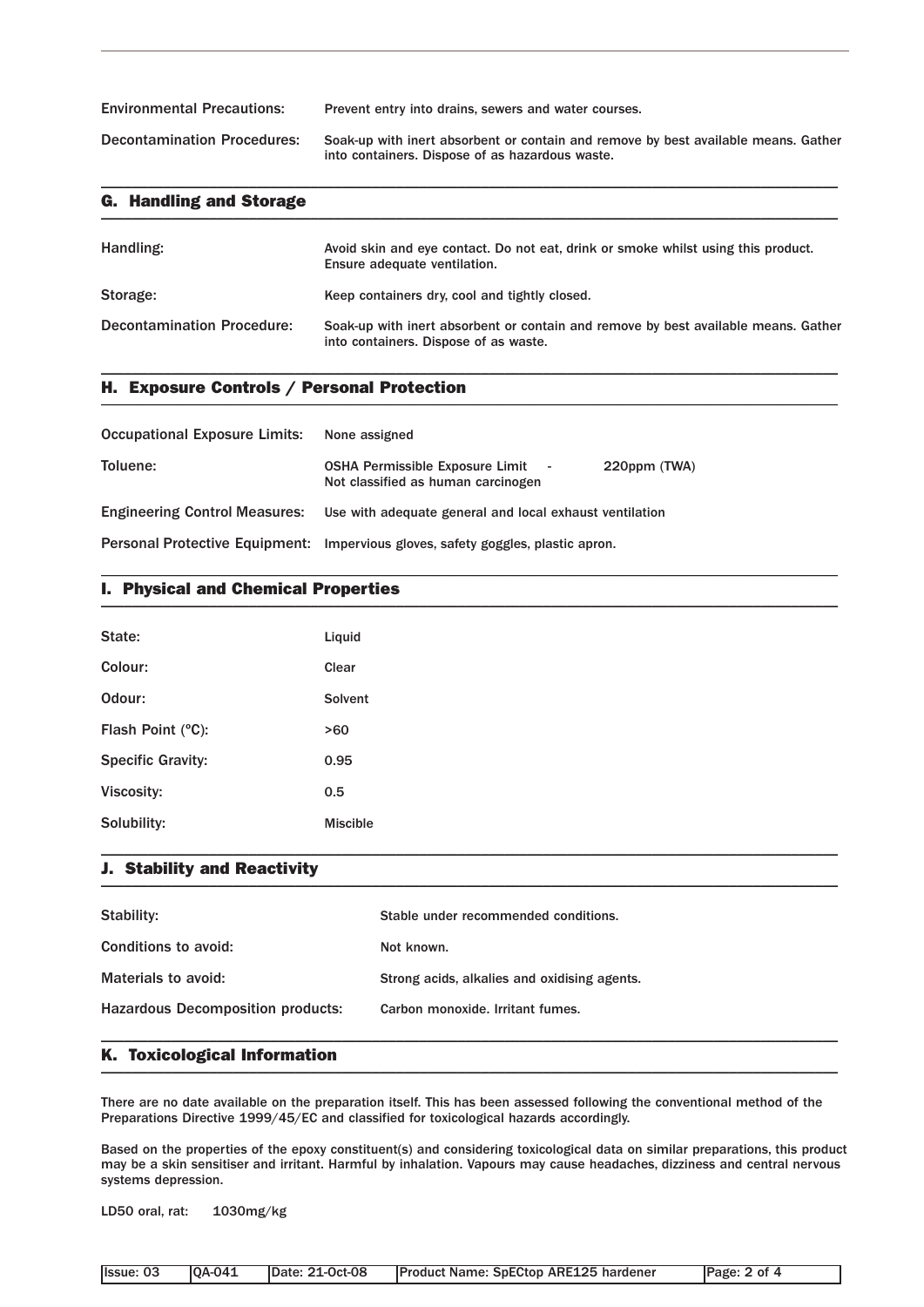### L. Ecological Information \_\_\_\_\_\_\_\_\_\_\_\_\_\_\_\_\_\_\_\_\_\_\_\_\_\_\_\_\_\_\_\_\_\_\_\_\_\_\_\_\_\_\_\_\_\_\_\_\_\_\_\_\_\_\_\_\_\_\_\_\_\_\_\_\_\_\_\_\_\_\_\_\_\_\_\_\_\_\_\_\_\_\_\_\_\_\_\_\_\_\_\_\_\_\_

Environmental Assessment: Contains volatile organic compounds.

When used and disposed as intended, no adverse environmental effects are foreseen. Expected to be not readily biodegradable. Bio-accumulative potential and ecotoxicity are not determined.

\_\_\_\_\_\_\_\_\_\_\_\_\_\_\_\_\_\_\_\_\_\_\_\_\_\_\_\_\_\_\_\_\_\_\_\_\_\_\_\_\_\_\_\_\_\_\_\_\_\_\_\_\_\_\_\_\_\_\_\_\_\_\_\_\_\_\_\_\_\_\_\_\_\_\_\_\_\_\_\_\_\_\_\_\_\_\_\_\_\_\_\_\_\_\_

\_\_\_\_\_\_\_\_\_\_\_\_\_\_\_\_\_\_\_\_\_\_\_\_\_\_\_\_\_\_\_\_\_\_\_\_\_\_\_\_\_\_\_\_\_\_\_\_\_\_\_\_\_\_\_\_\_\_\_\_\_\_\_\_\_\_\_\_\_\_\_\_\_\_\_\_\_\_\_\_\_\_\_\_\_\_\_\_\_\_\_\_\_\_\_

\_\_\_\_\_\_\_\_\_\_\_\_\_\_\_\_\_\_\_\_\_\_\_\_\_\_\_\_\_\_\_\_\_\_\_\_\_\_\_\_\_\_\_\_\_\_\_\_\_\_\_\_\_\_\_\_\_\_\_\_\_\_\_\_\_\_\_\_\_\_\_\_\_\_\_\_\_\_\_\_\_\_\_\_\_\_\_\_\_\_\_\_\_\_\_

### M. Disposal Considerations  $\blacksquare$

Disposal must be in accordance with local and national legislation.

Do not allow to enter drains or watercourses. Material and container must be disposed as hazardous waste.

### N. Transport Information \_\_\_\_\_\_\_\_\_\_\_\_\_\_\_\_\_\_\_\_\_\_\_\_\_\_\_\_\_\_\_\_\_\_\_\_\_\_\_\_\_\_\_\_\_\_\_\_\_\_\_\_\_\_\_\_\_\_\_\_\_\_\_\_\_\_\_\_\_\_\_\_\_\_\_\_\_\_\_\_\_\_\_\_\_\_\_\_\_\_\_\_\_\_\_

| Proper shipping name:         | Polyamines, liquid, corrosive, flammable |                          |                  |
|-------------------------------|------------------------------------------|--------------------------|------------------|
| <b>UN Number:</b>             | 2734                                     |                          |                  |
| Class:                        | 8                                        |                          |                  |
| Subsidiary risk:              | 3                                        |                          |                  |
| <b>Packing Group:</b>         | Ш                                        |                          |                  |
| Label(s):                     |                                          |                          |                  |
|                               |                                          |                          |                  |
| <b>Additional Information</b> | <b>FLAMMABLE LIQUID</b>                  | <b>CORROSIVE</b>         | MARINE POLLUTANT |
| <b>ADR-HIN:</b>               | 83                                       |                          |                  |
| <b>IMDG-EMS:</b>              | F-E, S-C                                 | <b>Marine Pollutant:</b> | <b>Yes</b>       |
| IMO:                          |                                          |                          |                  |

## O. Regulatory Information \_\_\_\_\_\_\_\_\_\_\_\_\_\_\_\_\_\_\_\_\_\_\_\_\_\_\_\_\_\_\_\_\_\_\_\_\_\_\_\_\_\_\_\_\_\_\_\_\_\_\_\_\_\_\_\_\_\_\_\_\_\_\_\_\_\_\_\_\_\_\_\_\_\_\_\_\_\_\_\_\_\_\_\_\_\_\_\_\_\_\_\_\_\_\_

| <b>EU Regulations:</b>        | The product is labeled as follows, in accordance with local regulations.                                                                                                                                                                                                                             |
|-------------------------------|------------------------------------------------------------------------------------------------------------------------------------------------------------------------------------------------------------------------------------------------------------------------------------------------------|
| Hazard Symbol(s):             | C, F                                                                                                                                                                                                                                                                                                 |
| <b>Contains:</b>              | Polyamine adduct                                                                                                                                                                                                                                                                                     |
| <b>Risk Phrases:</b>          | R <sub>10</sub> - Flammable<br>R20 - Harmful by inhalation<br>R21 - Harmful incontact with skin<br>R51 - Toxic to aquatic organisms                                                                                                                                                                  |
| <b>Safety Phrases:</b>        | S28 - After contact with skin, wash immediately with plenty of water<br>S36 - Wear suitable protective clothing<br>S38 - In case of insufficient ventilation, wear suitable respiratory equipment                                                                                                    |
| <b>EC Directives:</b>         | Dangerous Substance Directive, 67/548/EEC and adaptations.<br>Dangerous Preparations Directive, 88/379/EEC.<br>Safety Data Sheets Directive, 91/155/EEC.                                                                                                                                             |
| <b>Statutory Instruments:</b> | Chemicals (Hazard Information and Packaging) Regs. 1993 (SI 1746).<br>Control of Substances Hazardous to Health Regs. 1988 (SI 1657).<br>Health and Safety at Work, etc. Act 1974.<br>Environmental Protection Act 1990.<br>Highly Flammable Liquids & Liquefied Petroleum Gases Regs. 1972 (SI 917) |

\_\_\_\_\_\_\_\_\_\_\_\_\_\_\_\_\_\_\_\_\_\_\_\_\_\_\_\_\_\_\_\_\_\_\_\_\_\_\_\_\_\_\_\_\_\_\_\_\_\_\_\_\_\_\_\_\_\_\_\_\_\_\_\_\_\_\_\_\_\_\_\_\_\_\_\_\_\_\_\_\_\_\_\_\_\_\_\_\_\_\_\_\_\_\_

|  | <b>Issue: 03   QA-041</b> |  | Date: 21-Oct-08 | Product Name: SpECtop ARE125 hardener | Page: 3 of 4 |
|--|---------------------------|--|-----------------|---------------------------------------|--------------|
|--|---------------------------|--|-----------------|---------------------------------------|--------------|